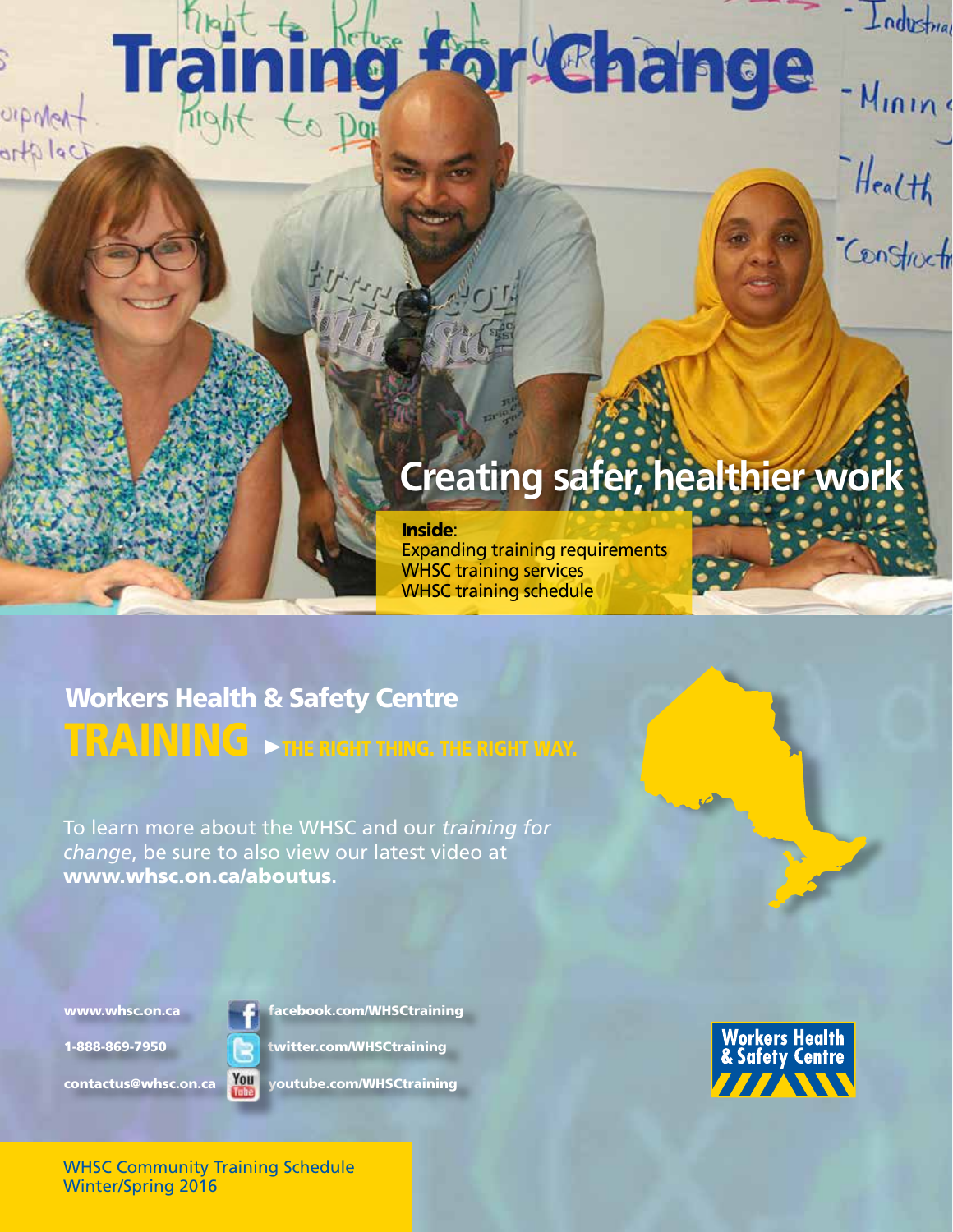**Preventable tragedies** happen every day in Ontario workplaces. Workers are critically injured. Others are exposed to hazards which lead to debilitating and often life-altering illness. Still more die, some from traumatic workplace incidents, but most from occupational diseases like cancer, now the leading cause of work-related fatalities in Ontario.

Such is the status quo in this province. The number of workplace critical injuries and fatalities has remained largely unchanged for a decade. This is simply unacceptable.

### Start with training

Workers Health & Safety Centre is working hard to change this dynamic. We understand there can be no greater priority than creating safer, healthier work.

An essential first step is ensuring everyone in the workplace is well trained. Together with our constituents and many of our clients, we are insisting on **effective and enforceable health and safety training standards** — ones aimed at preventing workplace tragedies, supporting those who want to do the right thing in the right way, and holding to account those who choose to ignore their responsibilities.

Since April 1, 2015, new requirements obligate employers to ensure untrained or inadequately trained **workers on construction projects complete a Ministry of Labour-approved working at heights training program** before using a fall restricting system, fall arrest system, safety net, work belt or safety belt.

As of June 1, 2015, employers also must train or retrain **workers and supervisors to comply with the GHS-related amendments to WHMIS regulations**. The new Globally Harmonized System of Classification and Labelling of Chemicals, commonly called GHS, establishes a new set of rules for classifying and labelling hazardous chemicals.

#### And now, **revised JHSC Certification Program Standards take effect March 1, 2016.**





All of this training is in addition to the **many existing employer training obligations,**  including provision of training for:

- l Violence and Harassment
- l Confined Space Entry
- Mobile Equipment Operator Competency,
- Supervisor Competency.

What's more, **all in the province await many other promised mandatory training standards** recommended by an expert panel in 2010 and intended to help safeguard workers, including:

- Entry level health and safety training for construction workers
- Similar training for workers in other high hazard industries
- Training comparable to JHSC Certification training for worker reps in small workplaces.

### Go with the WHSC

WHSC offers training to help workplaces stay the pace with all of these responsibilities. As Ontario's government-designated occupational health and safety training centre, enshrined in the province's *Occupational Health and Safety Act*, you can be sure all our training meets Ministry of Labour requirements.

**Beyond meeting the law**, WHSC training offers:

- Participant-centred learning
- Real-world applicability
- Ensured learning
- Portable records of training
- Responsive service
- Ongoing support
- Highly competitive pricing.

Most important, WHSC training can help you reach workplace prevention goals. With our **hazard-based approach and proven delivery model**, WHSC training programs support workplaces in their efforts to identify, assess and control, or better yet eliminate, hazardous working conditions that give rise to work-related injury, illness and death.

#### Finally, we bring **the training you need, where and when you need it**. WHSC offers:

- Scheduled training essentials in a community near you
- An extensive catalogue of some 200 hazard- and industry-specific training programs
- Free workplace training compliance assessments
- Onsite training anywhere in Ontario
- Customized training for very specific workplace goals.

#### **See inside for our latest schedule of training.**

To learn more:

| Call: <b>1-888-869-7950</b>  |
|------------------------------|
| Visit: www.whsc.on.ca        |
| Email: contactus@whsc.on.ca. |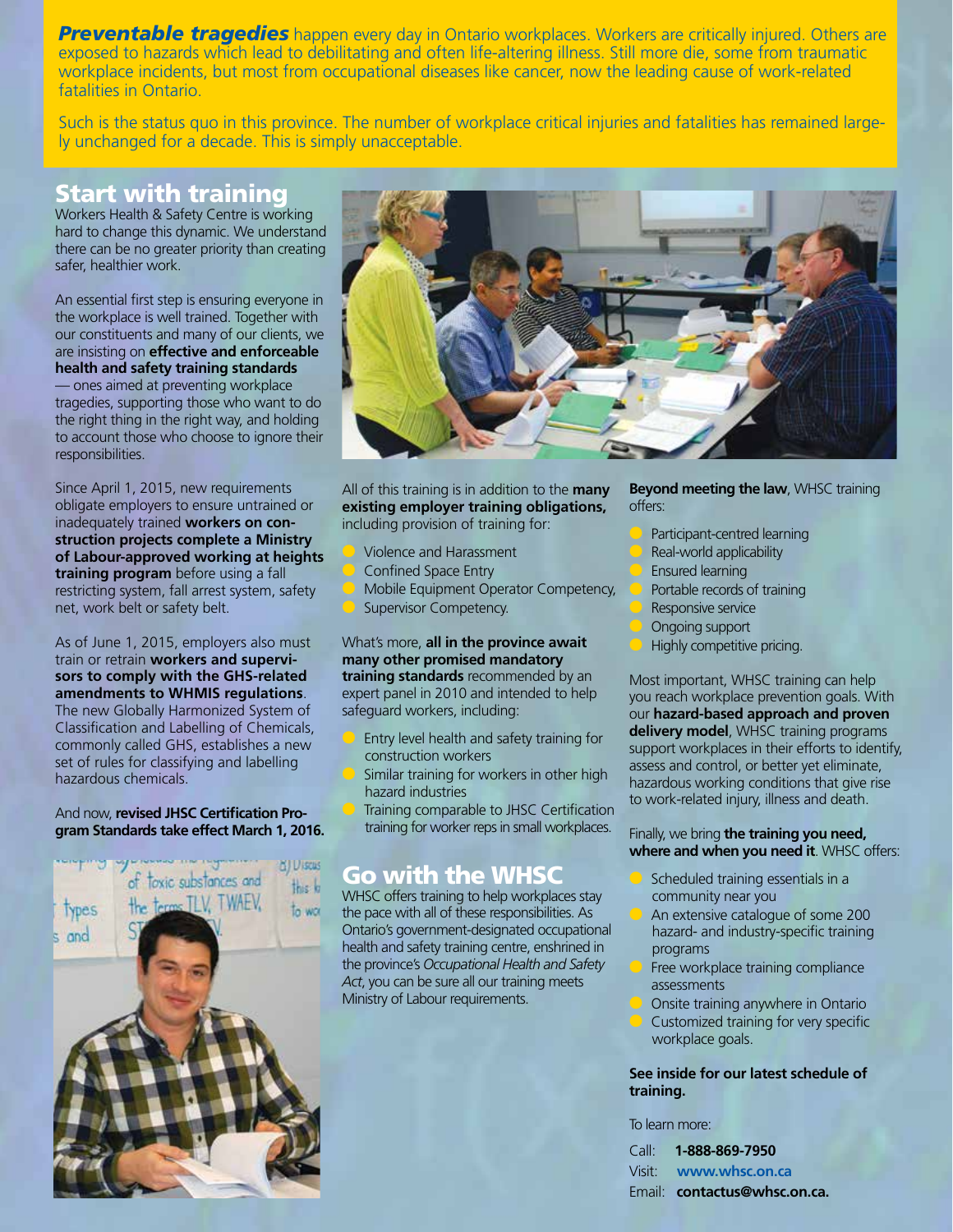## Don't Delay.... Register Today!

Visit **www.whsc.on.ca** (See Training Registration) or Call **1-888-869-7950** and ask to speak to a WHSC training service representative.

Please note: WHSC reviews this schedule on an ongoing basis, adjusting our offerings to meet demand.

Don't see what you need? Don't hesitate to contact us.





|                                            | Filon                                                              |
|--------------------------------------------|--------------------------------------------------------------------|
|                                            | <b>Portes Calgary</b>                                              |
| <b>Training Dates &amp; Locations</b>      | $\gamma$<br>७<br><b>21/ 81/ 41/ 41</b><br><b>Now Your</b><br>11081 |
|                                            | Ted                                                                |
| <b>Central Ontario</b><br>(Toronto)        |                                                                    |
| <b>Barrie</b>                              |                                                                    |
| Durham Region                              |                                                                    |
| Mississauga                                |                                                                    |
| Peterborough                               |                                                                    |
| Toronto (Downtown)                         |                                                                    |
| Toronto East (Don Mills)                   |                                                                    |
|                                            |                                                                    |
| <b>South Central Ontario</b><br>(Hamilton) |                                                                    |
| Cambridge/Kitchener                        |                                                                    |
| Hamilton                                   |                                                                    |
| Niagara Region                             |                                                                    |
|                                            |                                                                    |
| <b>South Western Ontario</b><br>(Sarnia)   |                                                                    |
| Chatham                                    |                                                                    |
| <b>Grey Bruce Region</b>                   |                                                                    |
| London                                     |                                                                    |
| Sarnia                                     |                                                                    |
| Windsor                                    |                                                                    |
|                                            |                                                                    |
| <b>Eastern Ontario</b><br>(Ottawa)         |                                                                    |
| Cornwall                                   |                                                                    |
| Hawkesbury (French)                        |                                                                    |
| Kingston/Belleville                        |                                                                    |
| Ottawa                                     |                                                                    |
| Renfrew/Pembroke                           |                                                                    |
|                                            |                                                                    |
| <b>Northern Ontario</b><br>(Sudbury)       |                                                                    |
| Dryden                                     |                                                                    |
| <b>Fort Frances</b>                        |                                                                    |
| Huntsville                                 |                                                                    |
| Kapuskasing                                |                                                                    |
| North Bay<br>Sault Ste. Marie              |                                                                    |
| Sudbury                                    |                                                                    |
| Thunder Bay                                |                                                                    |
|                                            |                                                                    |
| $N$ owlati                                 |                                                                    |

WHSC also offers **Working at Heights training**, scheduled on a continuous basis in locations<br>across Ontario.<br>In a contario.

**Visit www.whsc.on.ca**<br><sup>Schedules</sup> schedules and resources. for training  **Basic Certification Part l**  ❑ Basic Certification - \$ 531.10

**Prices (per person)include 13% HST**